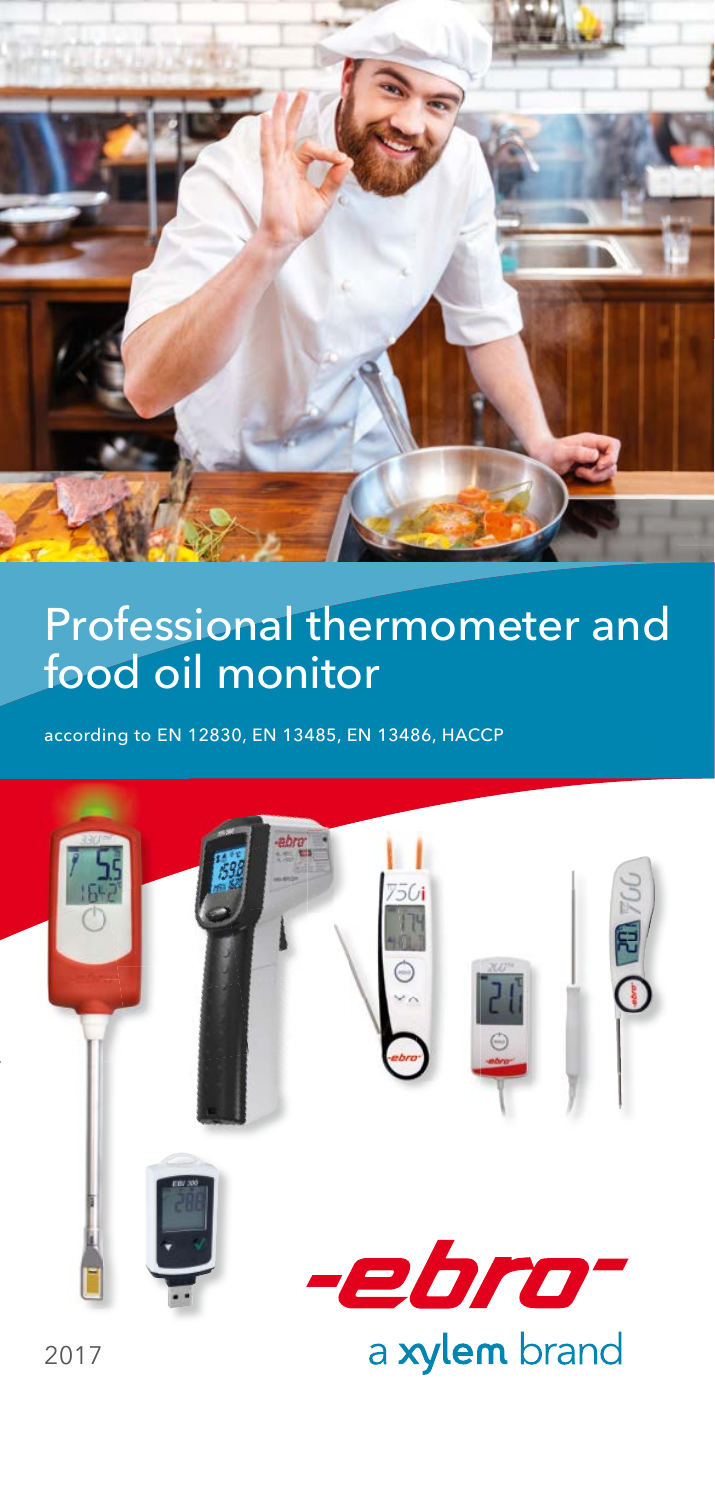### Continuous Temperature Monitoring and Recording

#### EBI 300 USB Data Logger

Continuous temperature monitoring of food items during transport and storage.



#### The EBI 300 offers:

- USB connector enables you to read the logger out on every windows based PC worldwide without the need of an interface
- Automatic PDF generation without software
- Configuration via the website www.ebi300.com or the free software Winlog.basic
- LED shows if a limit has been exceeded
- Measurement range of -30 °C to +70 °C
- External penetration probe EBI 300 TE available
- DIN EN 12830 & HACCP conform
- User replaceable battery
- Calibration certificate included
- Watertight housing (IP 65)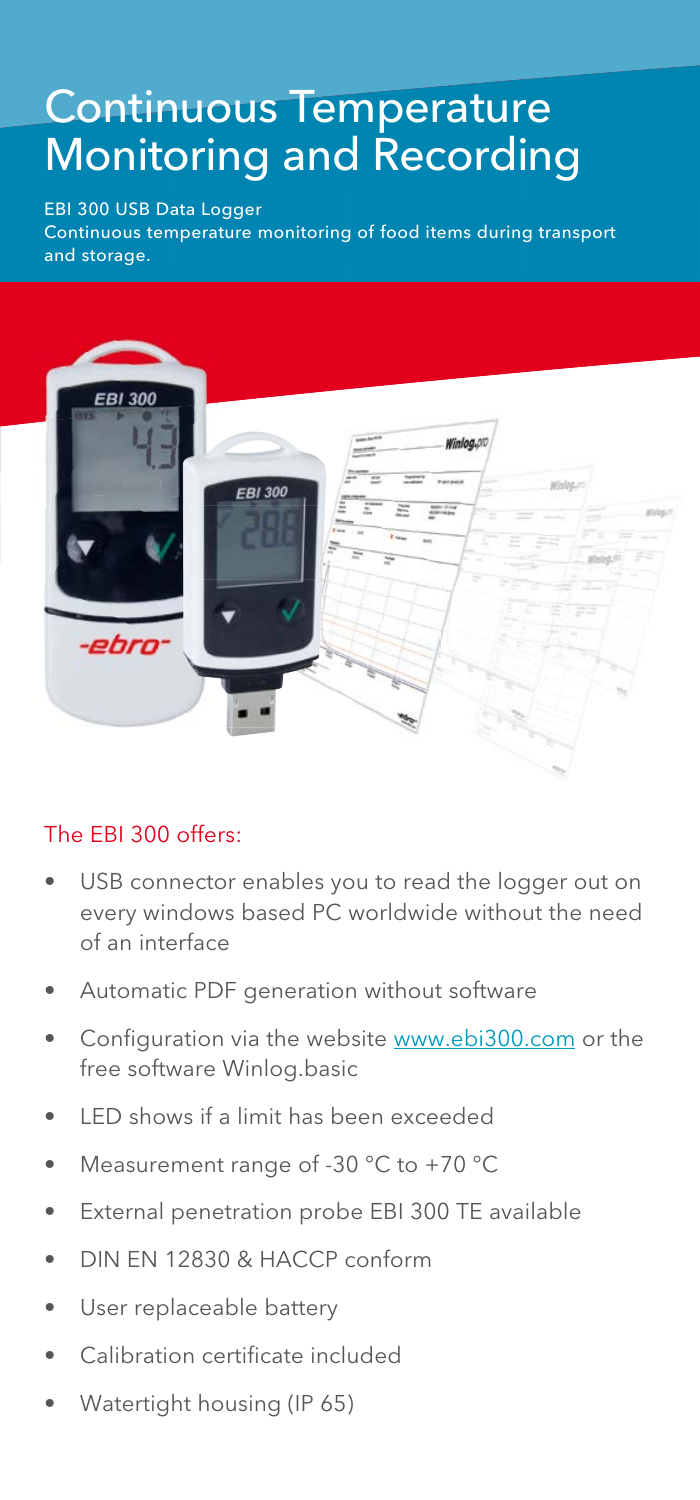# Food oil quality measurement

FOM 330-1 Food Oil Monitor Set\* Objective evaluation of the quality of frying oil.





### The FOM 330 offers:

- Determination of the frying oil quality in the range of 0 % to 40 % TPC
- Maintaining a constantly high food quality
- Get clear measurement results
- All around visible signal lamp for displaying the food oil quality
- Reduction of costs due to exact knowledge of the right time to change the oil
- Robust, water tight (IP 67), easy to clean housing

*\* Set consists of food oil monitor, protection cover and carrying case.*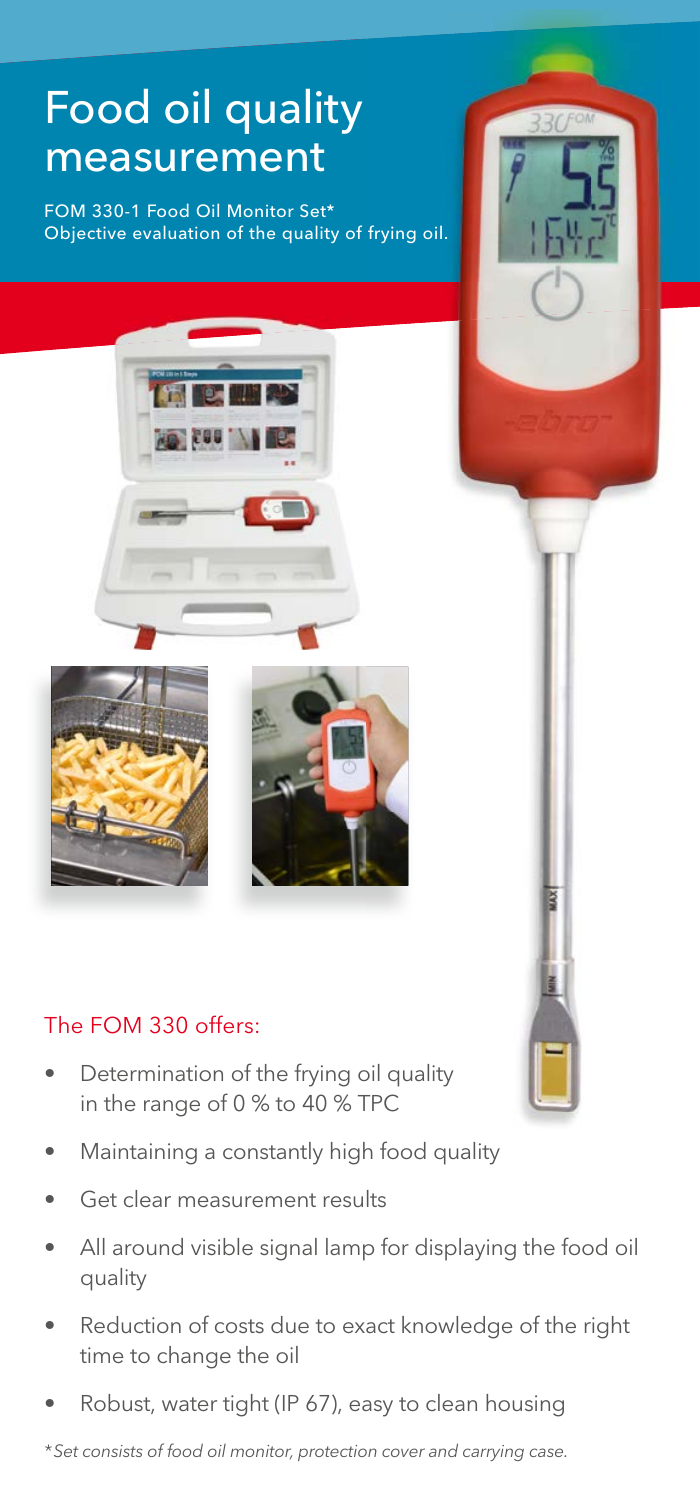## Flexible Core Temperature Measurement

TTX 200 Type T Core Thermometer \* Flexible core temperature measurements through temperature probe with cable.





*\* Approximately availabel from end of Q2 2017*

#### The TTX 200 offers:

- Fast and easy core temperature measurement with the external sensor with 60 cm silicone cable and handle
- Very large display with big numbers for easy reading
- Measurement range of -30 °C to +200 °C
- DIN EN 13485 & HACCP conform
- Watertight housing (IP 65)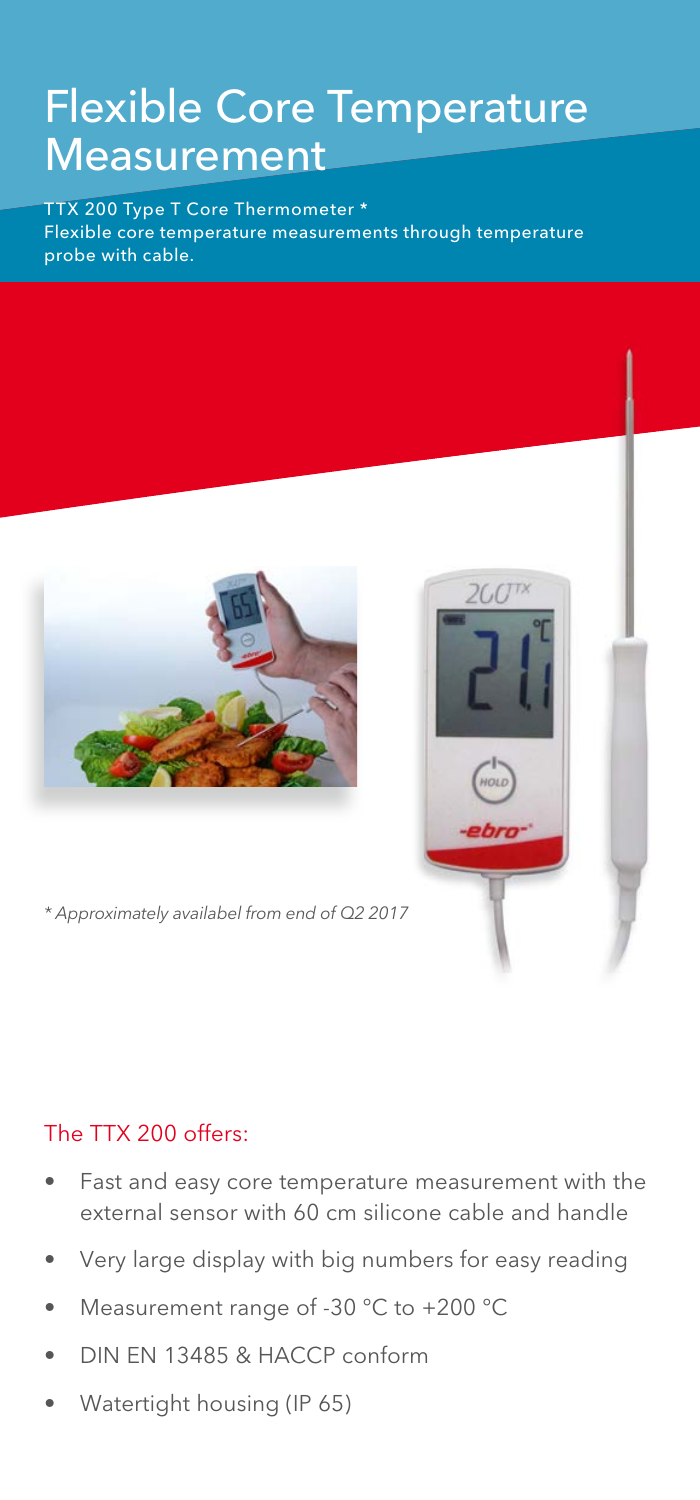### Core Temperature Measurement

TLC 700 Basic Fold-Back Thermometer Temperature measurements according to HACCP standards.



#### The TLC 700 offers:

- Compact design with foldable penetration probe
- Exchangeable color ring, to relate the TLC to a certain department of your company
- Measurement range of -30 °C to +220 °C
- $\pm$  0.5 °C accuracy exceeds standard requirements
- DIN EN 13485 & HACCP conform
- User replaceable battery
- Calibration certificate included
- Watertight housing (IP 65)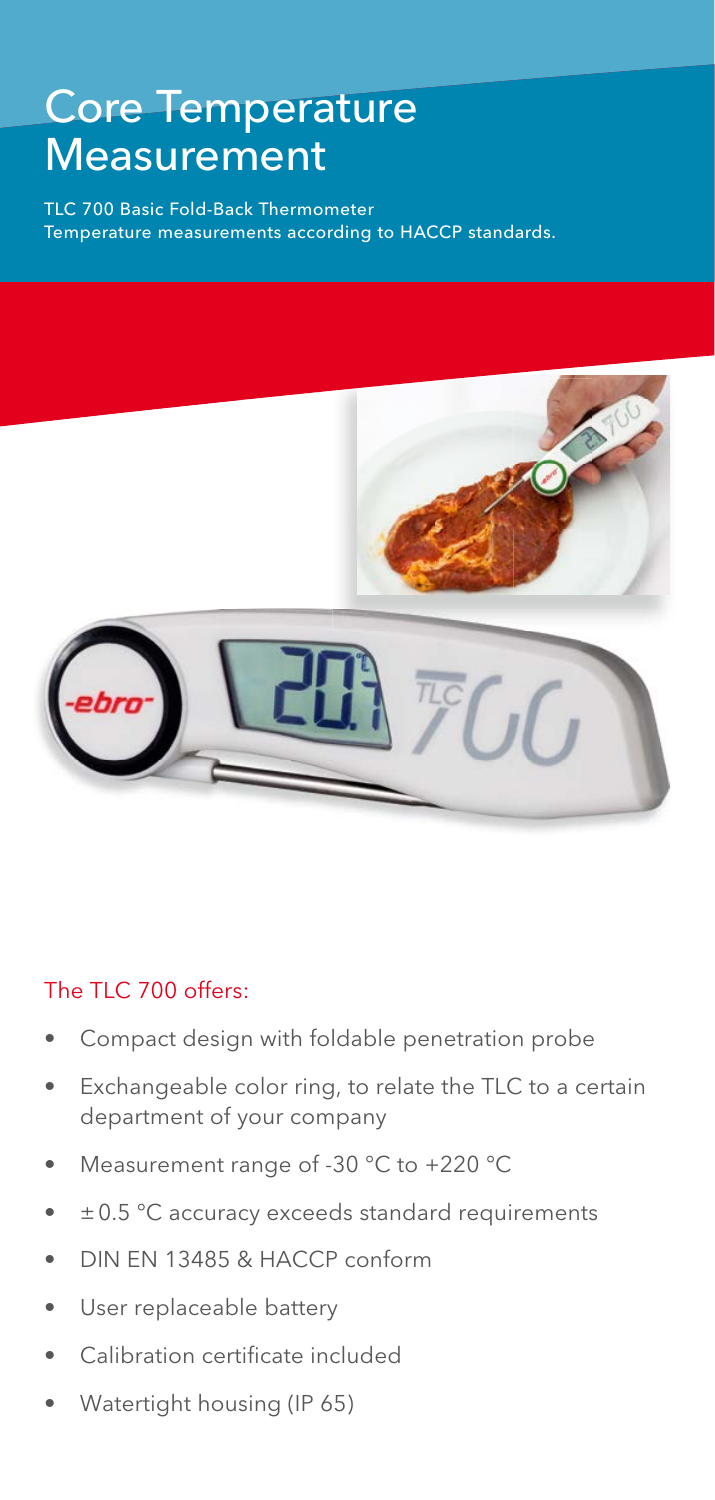# Dual Surface and Core Temperature Measurement

TLC 750i Dual Infrared / Fold-Back Thermometer\* Convenience of accuracy and speed in one device.



*\* Approximately availabel from end of Q2 2017*

#### The TLC 750i offers:

- Contamination free surface measurement and core temperature measurement in one device
- Temperature range of -50 °C to +250 °C
- Display with backlight for reading in dark environments
- Display can be upside down for reading from both sides
- User replaceable battery
- DIN EN 13485 & HACCP conform
- Watertight housing (IP 65)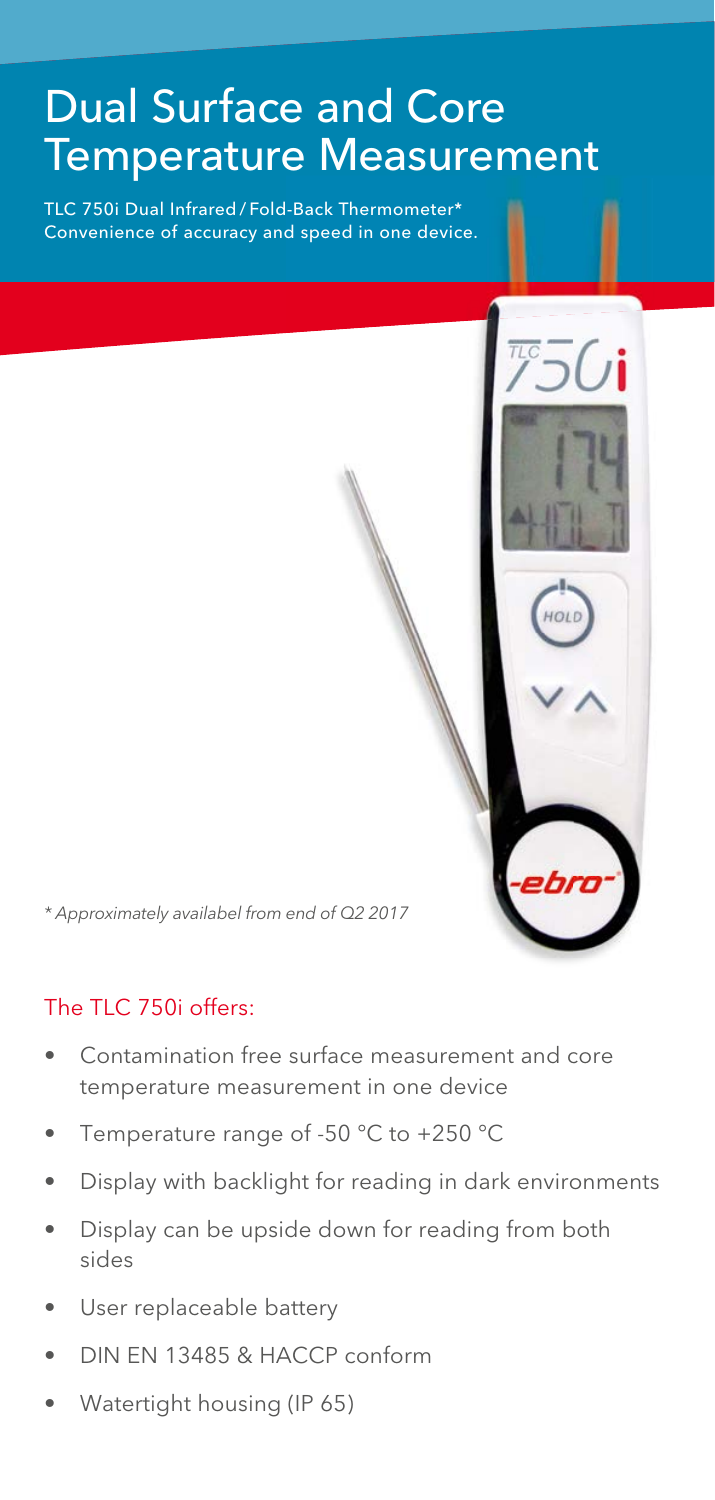## Surface Temperature Measurement using Infrared

TFI 260 Infrared Thermometer\* Fast, safe, and non-invasive temperature checks.



#### The TFI 260 offers:

- Contamination free surface measurement in 1s
- Point of measurement marked by circular arranged 8-point-laserpointer
- Bright display backlight enables reading in dark environment
- Big measurement range of -60 °C to +550 °C
- Calibration certificate included